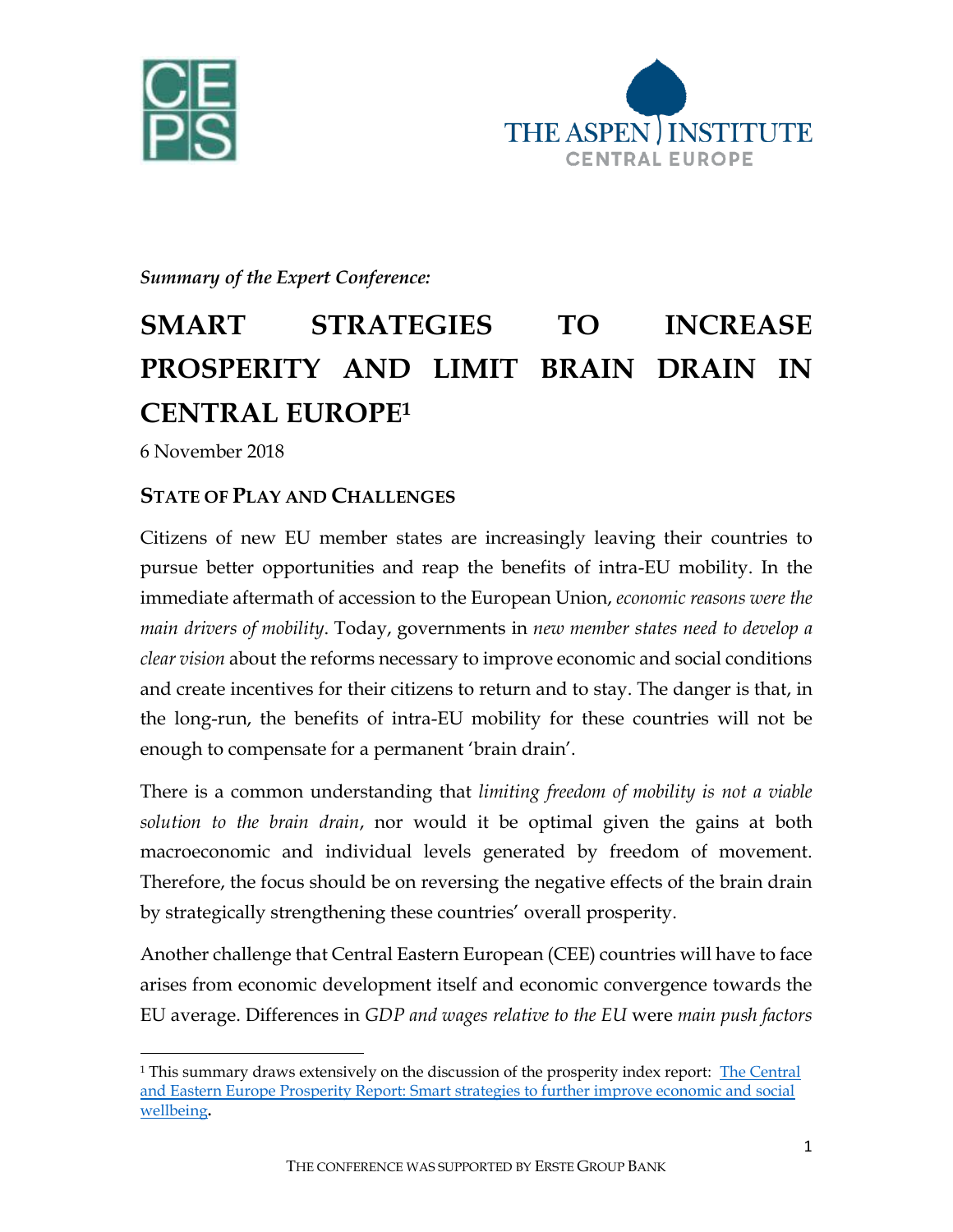



for national reforms after accession. Many nations rapidly and successfully integrated their industries into the wider industrial hinterlands of Germany, Austria and the rest of the European Union. However, with wage and GDP differentials shrinking, the production model based on low labour cost – which underpinned economic convergence in the first place – is now coming to an end. Questions arise about how the region can reinvent and diversify its production model and where the financing needed to build this future will come from.

To foster further prosperity, CEE countries must look beyond existing partners and technologies to either integrate or invent, or best of all, both. As CEE countries enter a new phase, with challenges that are very different from before, they need to start thinking of themselves differently: as players on a bigger, global stage who compete for higher value added businesses, skilled talent and smart capital.

Based on the successful experience of the Baltic countries, there is little doubt that any significant change in this direction not only requires entrepreneurship and openness to innovation but also qualified human capital.

Unfortunately*, ongoing mistrust in governments, poor education* and the *lack of an enticing working and institutional environment* appear to be behind the ongoing desire of highly-skilled nationals from new member states to seek opportunities in other countries. Such dynamics tend to be self-reinforcing and can have a detrimental effect on long-term prosperity, which ultimately determines the attractiveness of a country to workers. Meeting expectations and creating new opportunities for young generations are key challenges if these countries wish to retain and welcome back highly-skilled citizens to build a prosperous future.

Furthermore, *long lasting structural issues* in these economies contribute to slowing down the pace of structural transformation. Small and micro enterprises – in both industry and agriculture – account for the largest share of employment across CEE countries. However, they tend to be inefficient in their modes of production and generate low-paid jobs; as a result, they account for a very small share of value in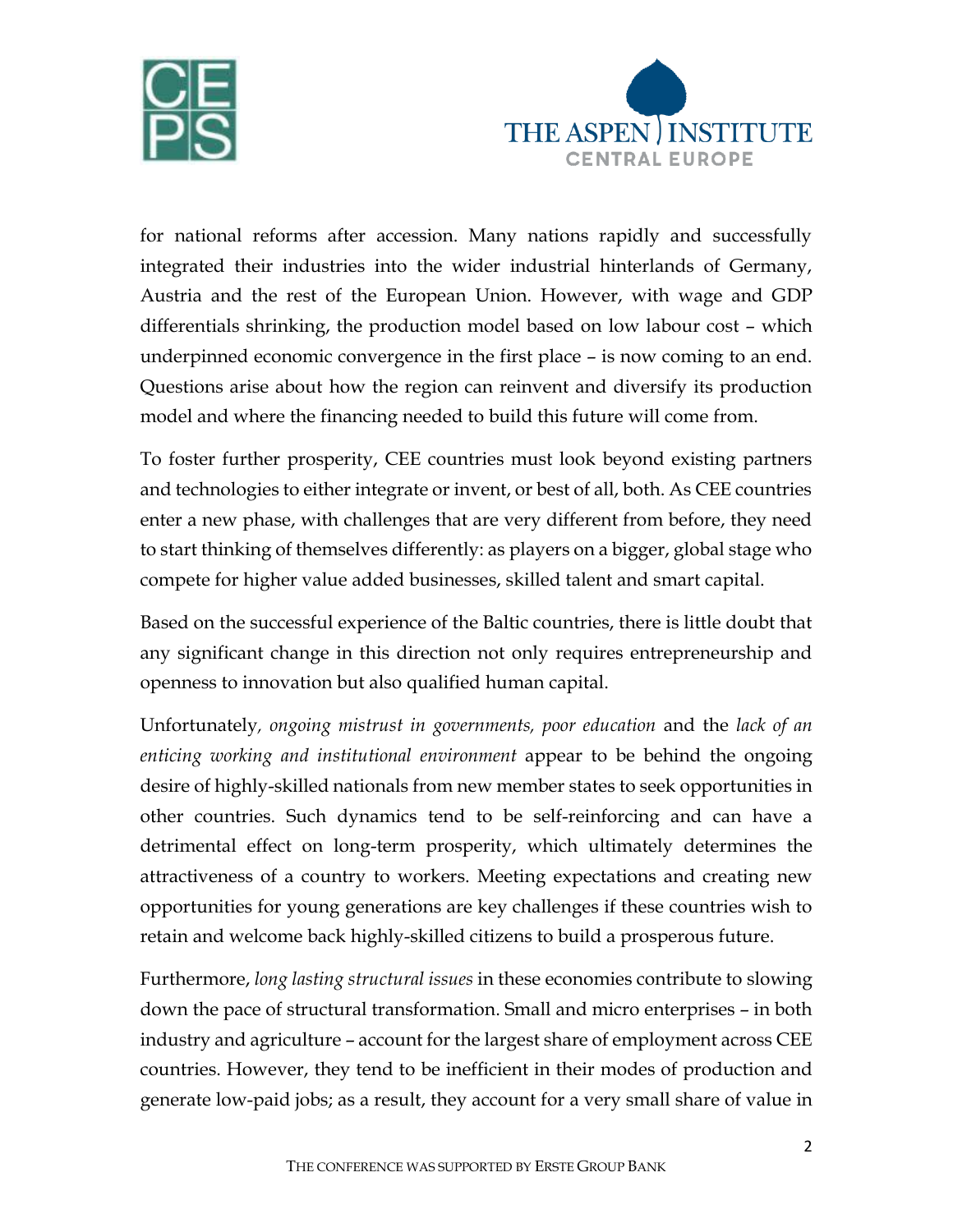



overall economic production. What is *lacking* is the *medium size segment of higher value added firms*, which would help provide well-paid jobs and offer professional careers.

## **RECOMMENDATIONS**

What are the main priorities national policy makers should be focusing on? What can EU institutions do? What role can the private sector play? And to what extent is the mobility of people a challenge rather than an opportunity?

**Development of human and social capital** is critical for ensuring a successful structural transition from production- to innovation-driven economies. Another key factor is the increasing role of technology in the production process and the changes this brings to economies and labour market dynamics. Workers of tomorrow are likely to have to change job, and even career, several times in their lifetime and *must be able to periodically re-skill themselves*. Therefore, *education* should focus on *flexibility to respond to change*, to enhance citizens' readiness and capability to adapt to new situations. This applies not only to students, but also to people already in the workforce. Businesses in the region are realising that hiring the right talents may become increasingly costly and difficult. A shortage of people meeting the knowledge demands for the new ways of working and possessing the skills required can have a severe effect on future economic development and prosperity. It is therefore important to enforce the *culture of life-long training/education* and *reskilling of the labour force*.

**Quality education** should *target key skills for the future*, such as *digital and soft skills* (e.g. teamwork, communication, time management). The priority should be access to quality education, where quality refers not only to content and facilities, but also to the way *teachers are trained*. Education programmes (both at primary and secondary level) should cover the role and functioning of the EU and its institutions, an aspect that is currently missing in all countries of the region. But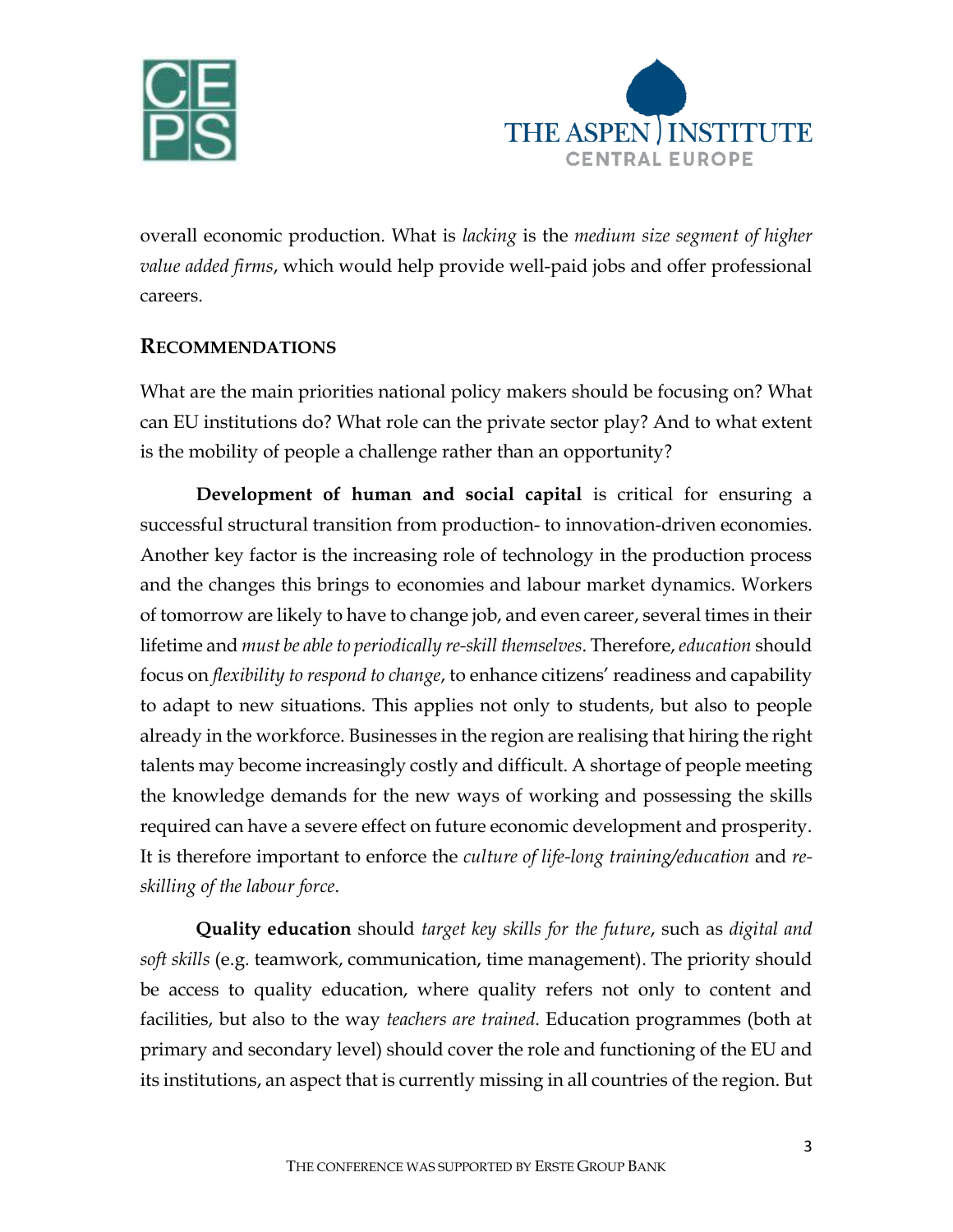



above all, education should have an element of *entrepreneurial training*. It is important to enhance people's understanding of business and how it adds value. If education remains confined to traditional theoretical courses, it will become progressively harder to keep pace with technological progress. Moreover, by including entrepreneurial education, *businesses* will have the chance to be active and *take responsibility for carrying out the structural transformation* necessary to improve working conditions and generate broader work satisfaction. Ideally, improved working conditions and more plentiful opportunities will help to reverse the brain drain by attracting workers to return home, particularly those who have acquired new skills whilst living in other countries. Entrepreneurial education would also have a key role in facilitating a cultural change necessary for the business environment, helping to establish the more vibrant medium-size business segment that is missing from these economies.

**Digitalisation** is becoming a pervasive feature of the economy and our lives. It is leading to dramatic changes in the way we work, produce and interact in the business environment and in private. Across the continent, entrepreneurs are starting up and rapidly growing businesses and these businesses are going to be the basis of Europe's future prosperity. These opportunities stretch well beyond pure technology, to encompass new ways of applying technology to existing challenges. Efforts in the digitalisation field should also be directed at *enhancing access to and use of the internet in rural areas*. Improved access to the internet can open new doors to people who live in remote areas and face prohibitive transportation costs. For instance, it could *unlock several education opportunities or facilitate remote working*. In many cases, such new business opportunities require little infrastructure beyond digitalisation and thus could provide a much wider range of opportunities for young people, potentially curtailing emigration or creating the right incentives to return home.

Digitalisation can also transform the way governments interact with citizens in the provision of public services and tax collection. The example of Estonia and how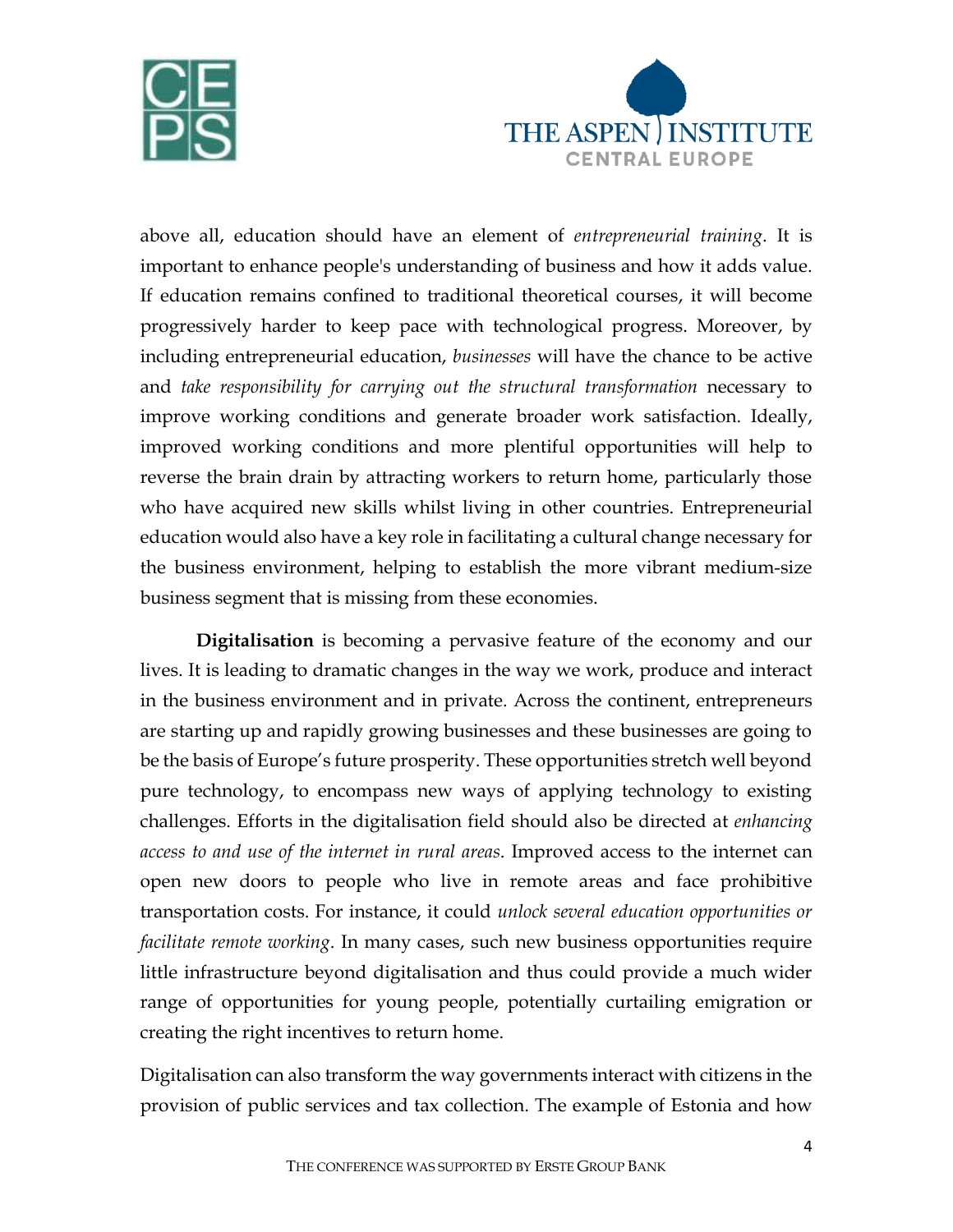



its *e-government developed* is instructive. Such evolutions can help to support longterm prosperity by: *facilitating bureaucratic procedures*, thus lowering cost and uncertainty, and increasing *trust between citizens and institutions.* Both aspects currently hamper the establishment of new businesses as well as how citizens perceive future living conditions in several of the CEE countries.

**Functioning capital markets** in the EU, and in CEE in particular, are not yet a reality. The exit of Britain from the EU will make this picture even worse. Developing capital markets would offer entrepreneurs another way to finance their projects, especially the riskiest, and create prosperity through more innovation and greater dynamism. It would also provide citizens with opportunities to participate in the success of local economies at a time of zero interest on deposits. The main challenge will be to create a capital market environment such that corporates and SMEs truly consider market financing as an alternative to bank credit.

Financial markets in CEE countries are completely bank-centric and dominated by foreign banks from EU-15 member states. Debt financing is not adapted to the needs of start-ups and fast growing enterprises, which need vibrant capital markets as they are more prone to risk-taking. In this respect, tangible measures could consist of designing programmes to prepare firms for IPO/bond issuances and providing incentives for transparency enhancing measures. These could help to develop a stronger capital market orientation and promote a culture of transparency. Higher levels of financial literacy will be key. Governments and EU institutions should foster financial literacy to support retail investors in acquiring the knowledge and the skills to manage their investments. Finally, more tailored solutions and a wider range of financing tools should be available to meet the market financing needs of both large and smaller companies.

The key question, however, is **who should take the next steps?** Neither EU policymakers nor entrepreneurs can address the major issues at stake alone, nor